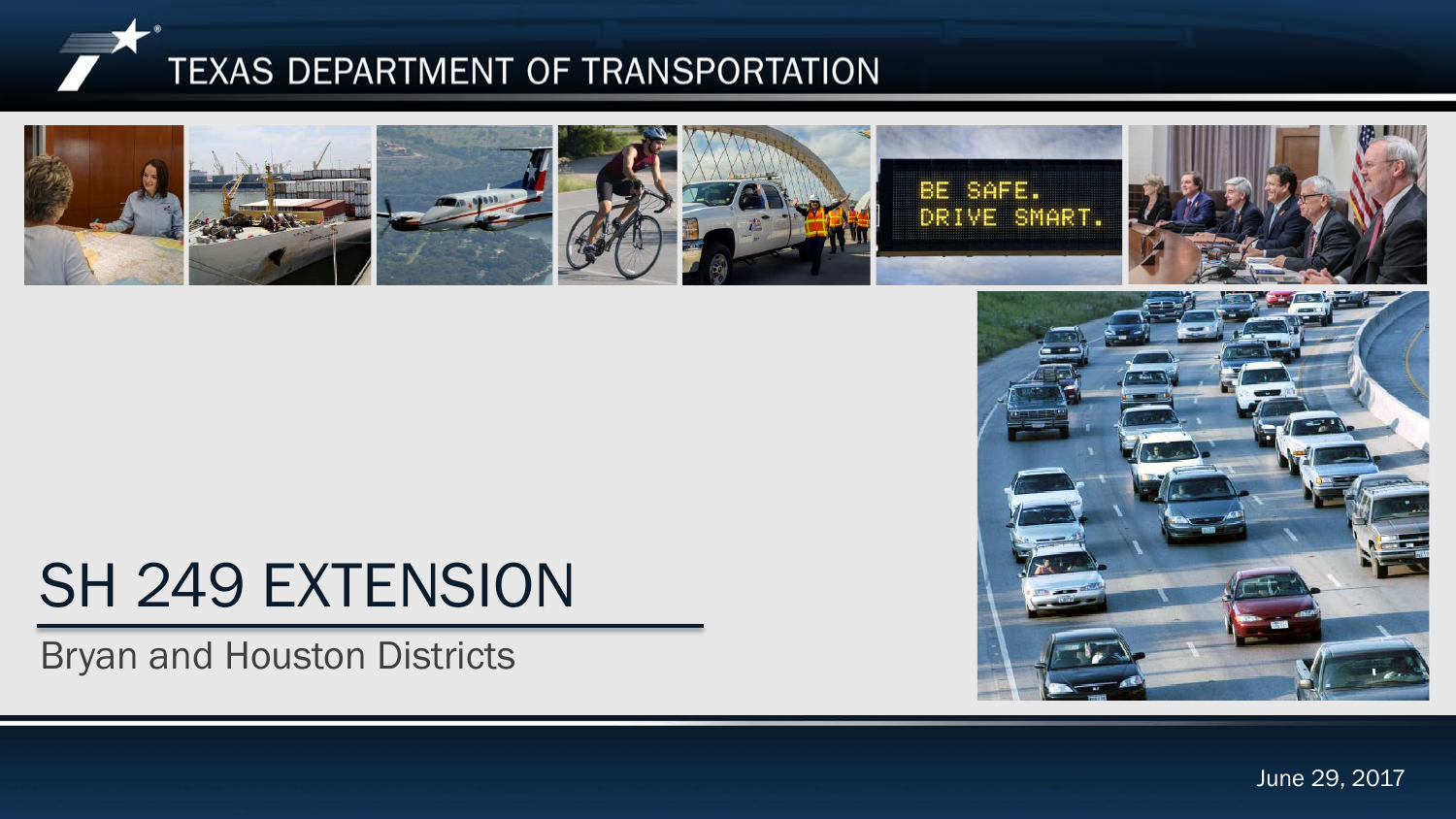## SH 249 Extension Design-Build scope



- **Segment 1:** Base scope Consists of a Super-2 Configuration (one lane in each direction with passing lanes) for the entire limits.
- Segment 1 Options:
	- **Option 1:** adds two lanes from FM 1774 near Pinehurst to FM 1488 in Magnolia.
	- **Option 2:** adds two lanes from FM 1488 in Magnolia to FM 1774 near Todd Mission.
- **Segment 2:** Base scope Consists of a Super-2 Configuration (one lane in each direction with passing lanes) for the entire limits.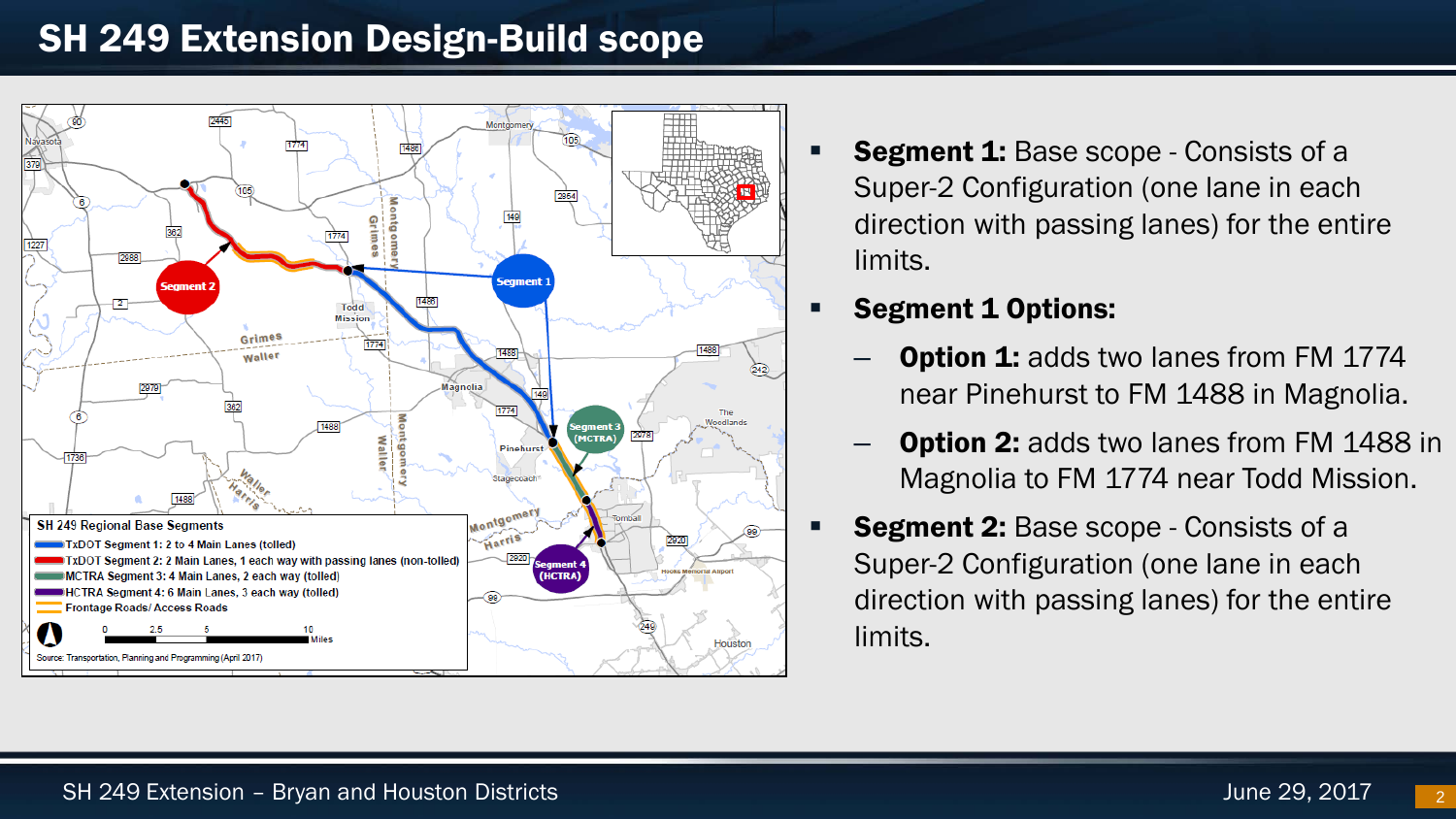# Proposals submitted March 27, 2017\*

#### WBCCI, LLC

- Equity members
	- Williams Brothers Construction Company Inc (WBCCI), LLC

**WBCCI, LLC** 

- Major non-equity/other team members
	- Parsons Brinkerhoff Inc.
	- Parsons Transportation Group, Inc.
	- Raba Kistner Infrastructure, Inc.
	- HDR | ICA (dba ICA Maintenance)
- QA Firm
	- Raba Kistner Infrastructure, Inc.

#### WEBBER-FAUS

- Equity members
	- Webber LLC
	- Ferrovial Agroman US Corp.
- Major non-equity/other team members
	- Othon, Inc.
	- Louis Berger DCE LLC
- QA Firm
	- Atser, L.P.

*\*alphabetical order*

webber faus

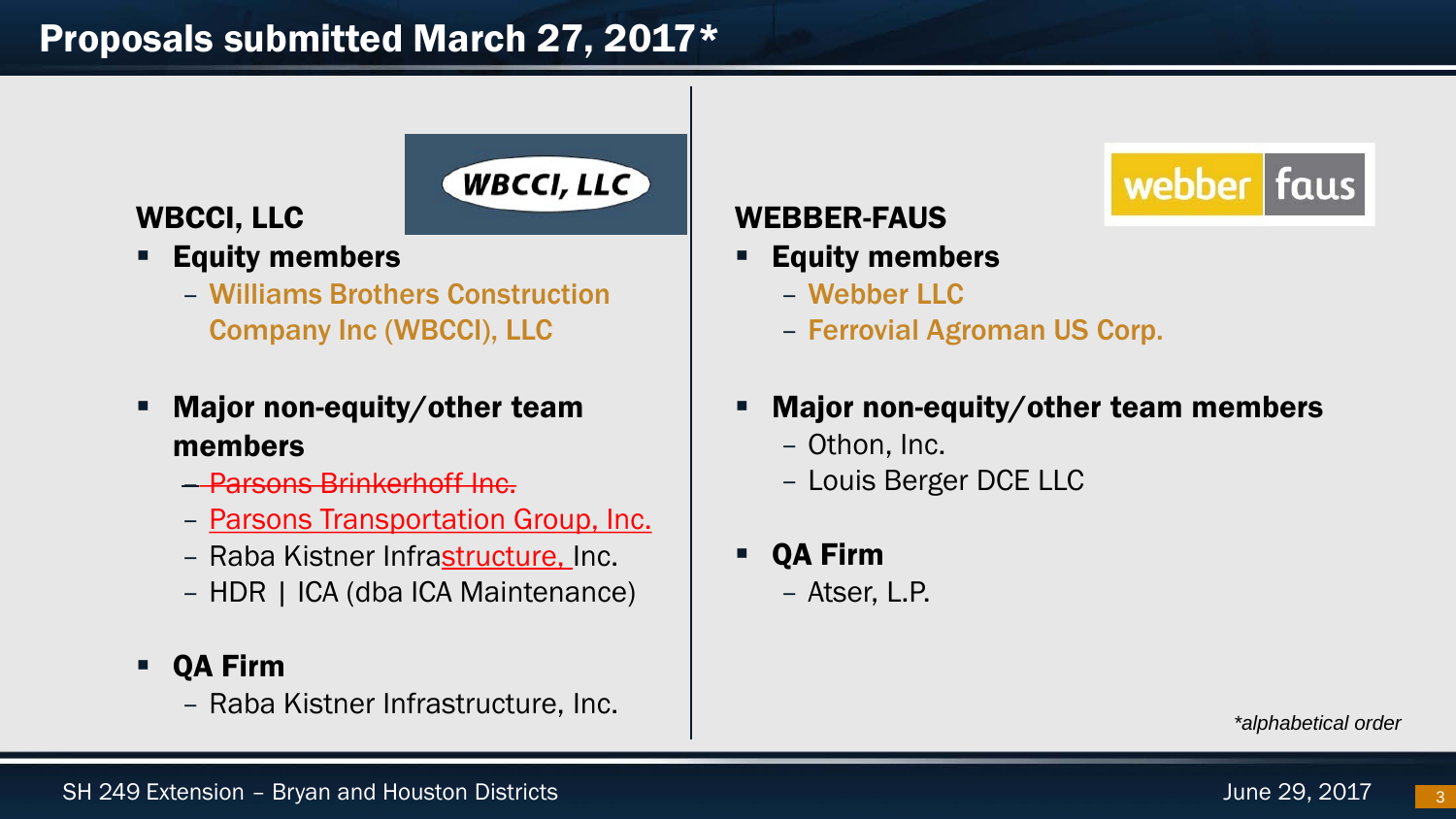## Best value recommendation



## WBCCI, LLC

- **Equity members** 
	- Williams Brothers Construction Company, Inc.
- Proposal ranking 1st : WBCCI, LLC 2nd : WEBBER-FAUS

| <b>WBCCI, LLC price*</b> |                     |                            |
|--------------------------|---------------------|----------------------------|
|                          | <b>Design-Build</b> | <b>CMA (Years 1 to 15)</b> |
| <b>Base</b>              | \$529,824,563       | \$28,146,296               |
| <b>Option 1 Scope</b>    | $5\quad 11,068,987$ | 449,097<br>S               |
| <b>Option 2 Scope</b>    | \$20,916,045        | 2,330,610<br>S.            |
| <b>Price Totals</b>      | \$561,809,595       | \$30,926,003               |

\* Design-Build and option pricing is in nominal dollars; Capital Maintenance Agreement (CMA) pricing is in 2017 dollars.

4